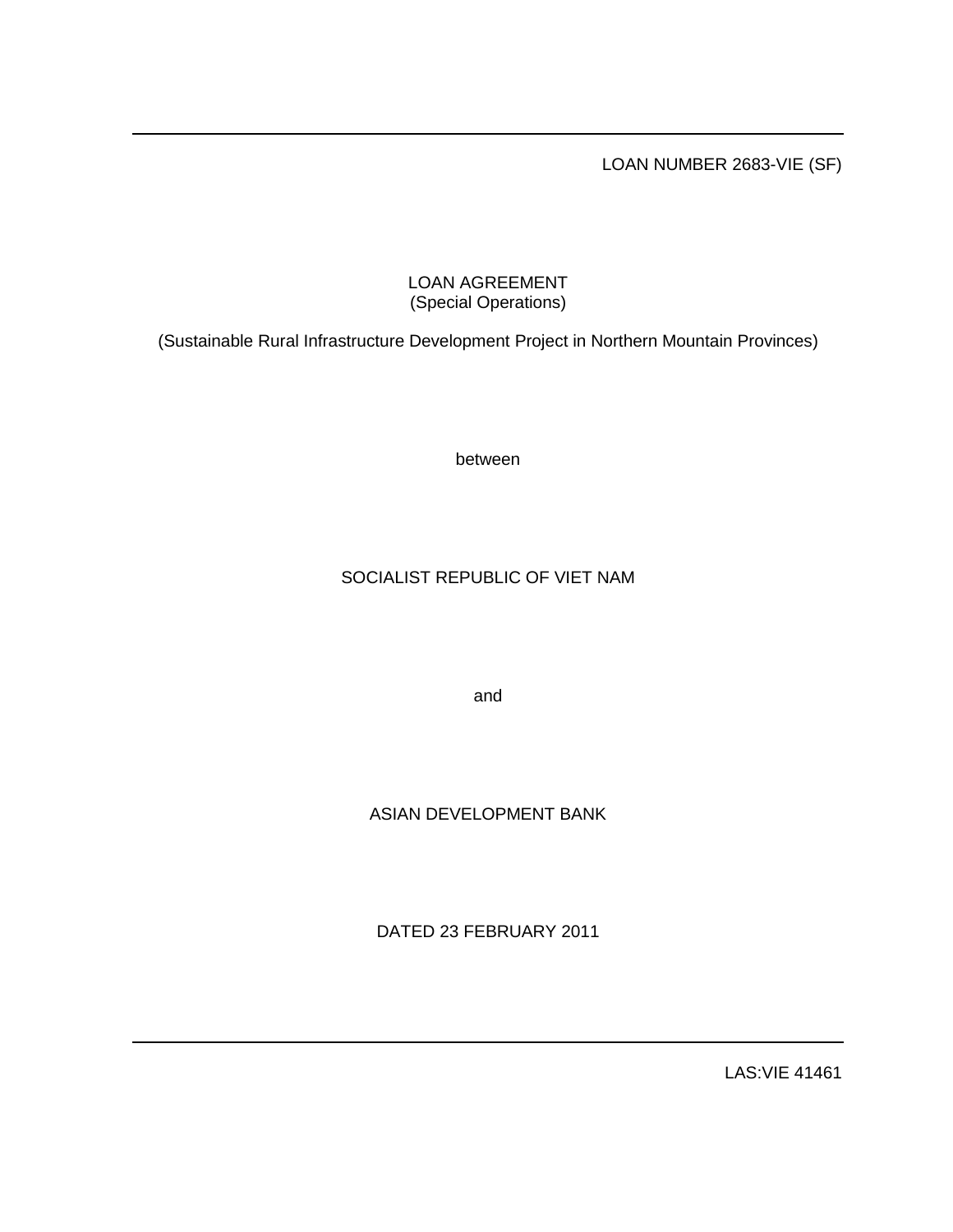### **LOAN AGREEMENT (Special Operations)**

LOAN AGREEMENT dated 23 February 2011 between SOCIALIST REPUBLIC OF VIET NAM ("Borrower") and ASIAN DEVELOPMENT BANK ("ADB").

#### WHEREAS

(A) by an agreement of even date herewith between the Borrower and ADB ("Soft-Term Special Operations Loan Agreement"), ADB has agreed to lend to the Borrower from ADB's Special Funds resources an amount in various currencies equivalent to fifty-four million one hundred sixteen thousand Special Drawing Rights (SDR54,116,000) in connection with the Project ("Soft-Term Loan");

(B) the Borrower has applied to ADB for a loan for the purposes of the Project described in Schedule 1 to the Soft-Term Special Operations Loan Agreement; and

(C) ADB has agreed to make a loan to the Borrower from ADB's Special Funds resources upon the terms and conditions set forth herein;

NOW THEREFORE the parties agree as follows:

## **ARTICLE I**

#### **Loan Regulations; Definitions**

Section 1.01. All provisions of the Special Operations Loan Regulations of ADB, dated 1 January 2006 ("Loan Regulations"), are hereby made applicable to this Loan Agreement with the same force and effect as if they were fully set forth herein.

Section 1.02. Wherever used in this Loan Agreement, the several terms defined in the Loan Regulations and the Soft-Term Special Operations Loan Agreement have the respective meanings therein set forth unless the context otherwise requires, subject to the following modifications.

(a) "Hard-Term Project province" means a Project province where its Subprojects will be financed mainly by the proceeds of this Loan, the name of which provinces is provided in the PAM;

(b) "Soft-Term Project province" means a Project province where its Subprojects will be exclusively financed by the proceeds of the Soft-Term Loan, the name of which provinces is provided in the PAM; and

(c) "Subproject" means a subproject to be financed under the Project, as selected in accordance with paragraphs 11 to 14 of Schedule 5 to the Soft-Term Special Operations Loan Agreement.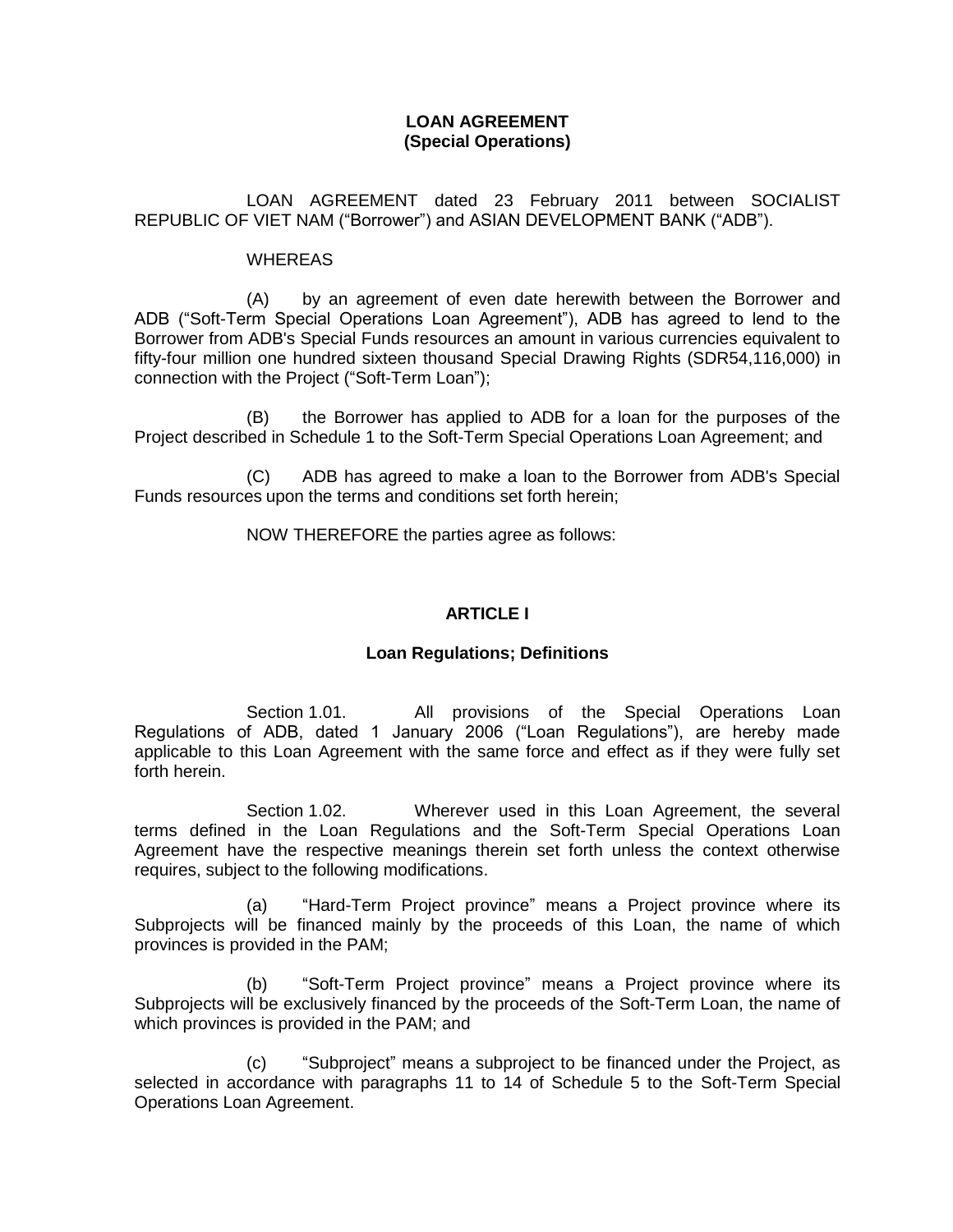#### **ARTICLE II**

#### **The Loan**

Section 2.01. ADB agrees to lend to the Borrower from ADB's Special Funds resources an amount in various currencies equivalent to seventeen million one hundred fifty-nine thousand Special Drawing Rights (SDR17,159,000).

Section 2.02. The Borrower shall pay to ADB an interest charge at the rate of 2.22% per annum, on the amount of the Loan withdrawn from the Loan Account and outstanding from time to time.

Section 2.03. The interest charge and any other charge on the Loan shall be payable semiannually on 15 April and 15 October in each year.

Section 2.04. The Borrower shall repay the principal amount of the Loan withdrawn from the Loan Account in accordance with the amortization schedule set forth in Schedule 1 to this Loan Agreement.

Section 2.05. The currency of repayment of the principal amount of the Loan and the currency of payment of the interest charge for the purposes of Sections 4.03(a) and 4.04 of the Loan Regulations shall be the Dollar.

#### **ARTICLE III**

### **Use of Proceeds of the Loan**

Section 3.01. The Borrower shall cause the proceeds of the Loan to be applied to the financing of expenditures on the Project in accordance with the provisions of this Loan Agreement and the Soft-Term Special Operations Loan Agreement.

Section 3.02. The proceeds of the Loan shall be allocated and withdrawn in accordance with the provisions of Schedule 2 to this Loan Agreement, as such Schedule may be amended from time to time by agreement between the Borrower and ADB.

Section 3.03. Except as ADB may otherwise agree, the Borrower shall procure or cause to be procured items of expenditure in accordance with the applicable provisions of Schedule 4 to the Soft-Term Special Operations Loan Agreement.

Section 3.04. Withdrawals from the Loan Account in respect of Goods, Works, and Consulting Services shall be made only on account of expenditures relating to:

> (a) Goods which are produced in and supplied from and Works and Consulting Services which are supplied from such member countries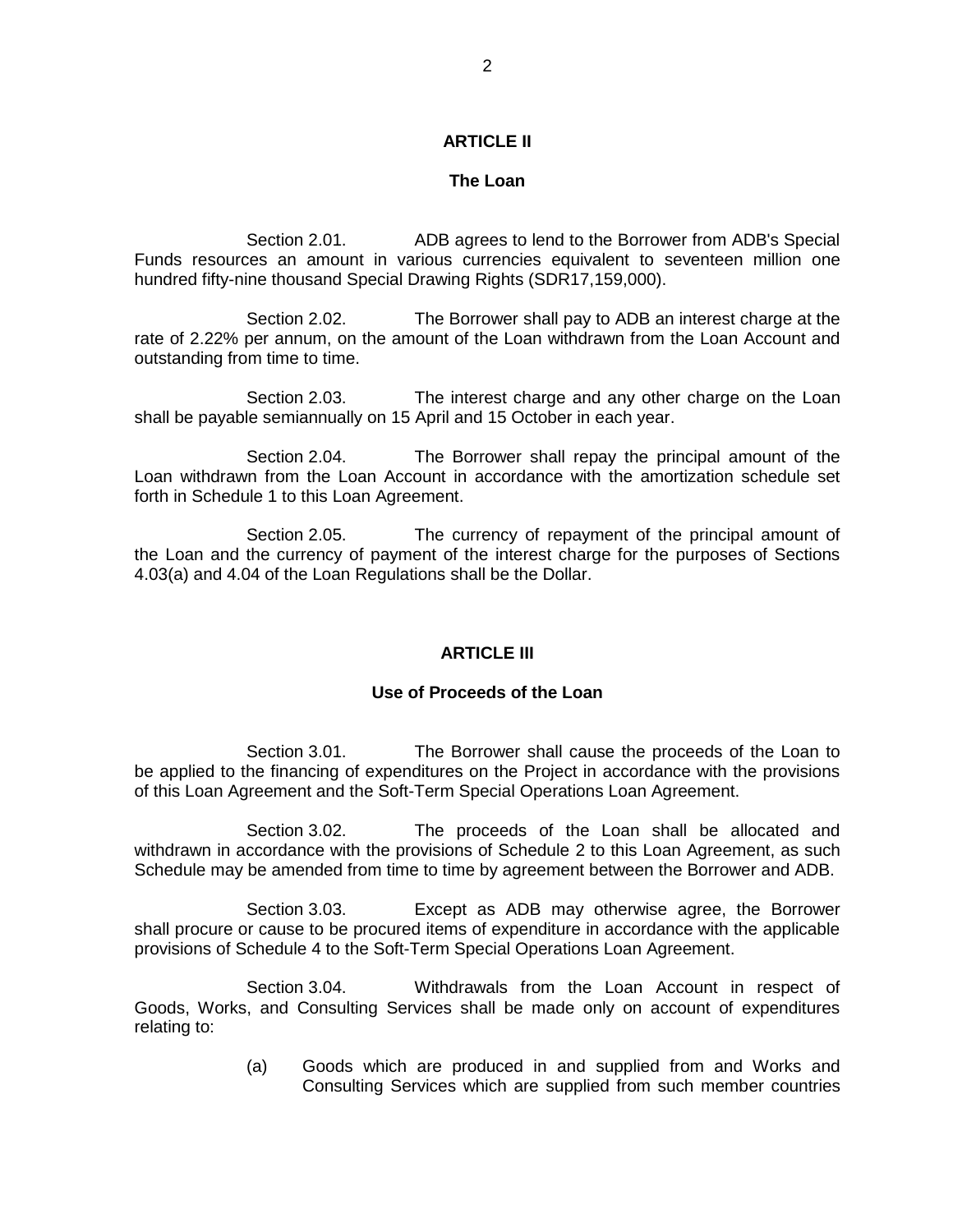of ADB as shall have been specified by ADB from time to time as eligible sources for procurement; and

(b) Goods, Works, and Consulting Services which meet such other eligibility requirements as shall have been specified by ADB from time to time.

Section 3.05. The Loan Closing Date for the purposes of Section 8.02 of the Loan Regulations shall be 30 June 2017 or such other date as may from time to time be agreed between the Borrower and ADB.

#### **ARTICLE IV**

#### **Particular Covenants**

Section 4.01. In the carrying out of the Project and operation of the Project facilities, the Borrower shall perform, or cause to be performed, all obligations set forth in Schedule 5 to the Soft-Term Special Operations Loan Agreement.

Section 4.02. (a) The Borrower shall (i) maintain, or cause to be maintained, separate accounts for the Project; (ii) have such accounts and related financial statements audited annually, in accordance with appropriate auditing standards consistently applied, by independent auditors whose qualifications, experience and terms of reference are acceptable to ADB; (iii) furnish to ADB, as soon as available but in any event not later than 6 months after the end of each related fiscal year, certified copies of such audited accounts and financial statements and the report of the auditors relating thereto (including the auditors' opinion on the use of the Loan proceeds and compliance with the financial covenants of this Loan Agreement as well as a separate opinion on the use of the procedures for imprest account and statement of expenditures), all in the English language; and (iv) furnish to ADB such other information concerning such accounts and financial statements and the audit thereof as ADB shall from time to time reasonably request.

(b) The Borrower shall enable ADB, upon ADB's request, to discuss the Borrower's financial statements for the Project and its financial affairs related to the Project from time to time with the auditors appointed by the Borrower pursuant to subparagraph (a) hereabove, and shall authorize and require any representative of such auditors to participate in any such discussions requested by ADB, provided that any such discussion shall be conducted only in the presence of an authorized officer of the Borrower unless the Borrower shall otherwise agree.

Section 4.03. The Borrower shall enable ADB's representatives to inspect the Project, the Goods and Works, and any relevant records and documents.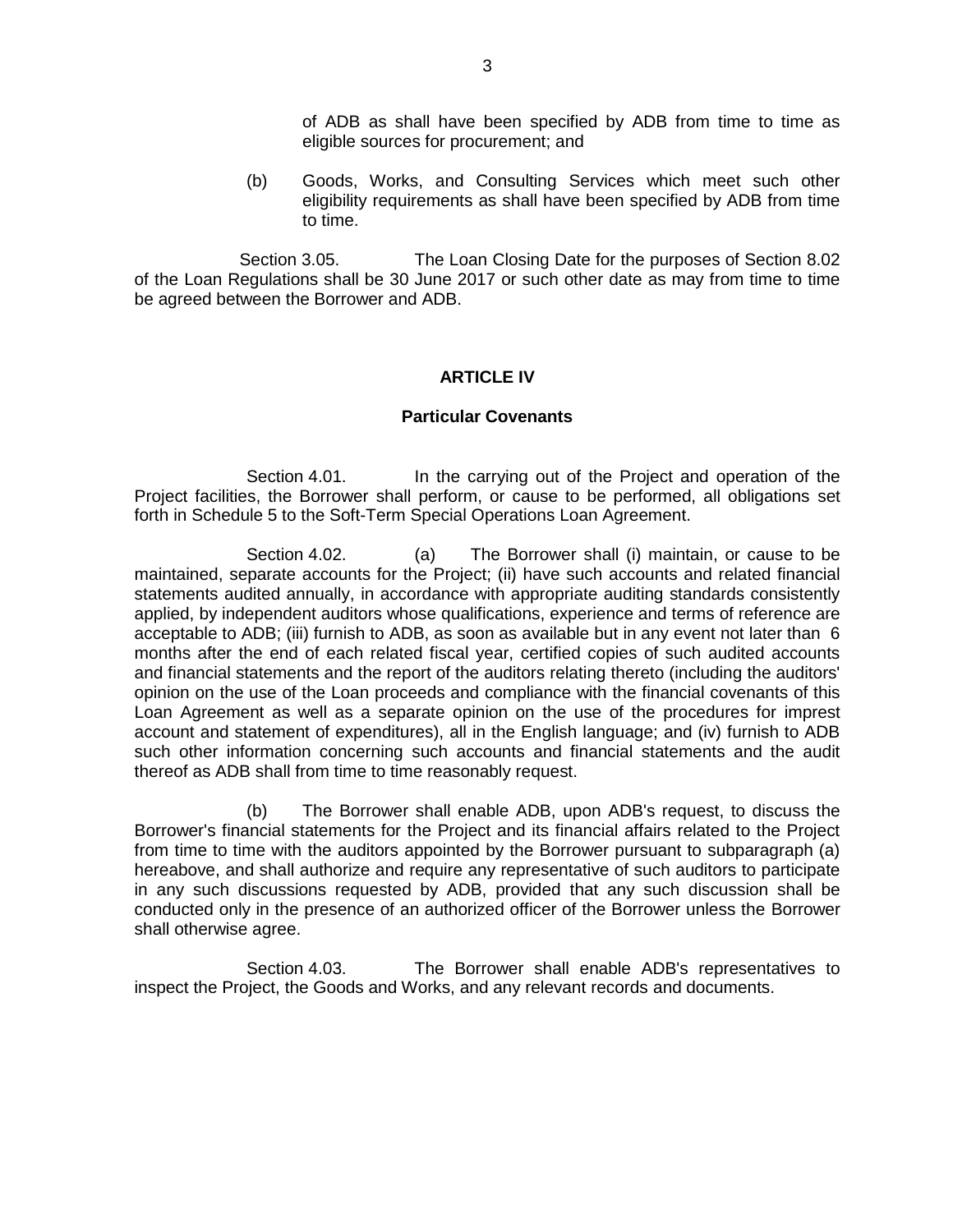### **ARTICLE V**

#### **Suspension; Acceleration of Maturity**

Section 5.01. The following is specified as an additional event for suspension of the right of the Borrower to make withdrawals from the Loan Account for the purposes of Section 8.01(m) of the Loan Regulations: the Soft-Term Special Operations Loan Agreement shall have become liable for suspension or cancellation or shall have become repayable prior to its agreed maturity date.

Section 5.02. The following is specified as an additional event for acceleration of maturity for the purposes of Section 8.07(d) of the Loan Regulations: the event specified in Section 5.01 of this Loan Agreement shall have occurred.

### **ARTICLE VI**

#### **Effectiveness**

Section 6.01. A date ninety (90) days after the date of this Loan Agreement is specified for the effectiveness of this Loan Agreement for the purposes of Section 9.04 of the Loan Regulations.

#### **ARTICLE VII**

#### **Miscellaneous**

Section 7.01. The Governor of State Bank of Vietnam of the Borrower is designated as representative of the Borrower for the purposes of Section 11.02 of the Loan Regulations.

Section 7.02. The following addresses are specified for the purposes of Section 11.01 of the Loan Regulations:

For the Borrower

State Bank of Vietnam 47 – 49 Ly Thai To Hanoi, Viet Nam

Facsimile Numbers:

(84-4) 38250-612 (84-4) 38258-385.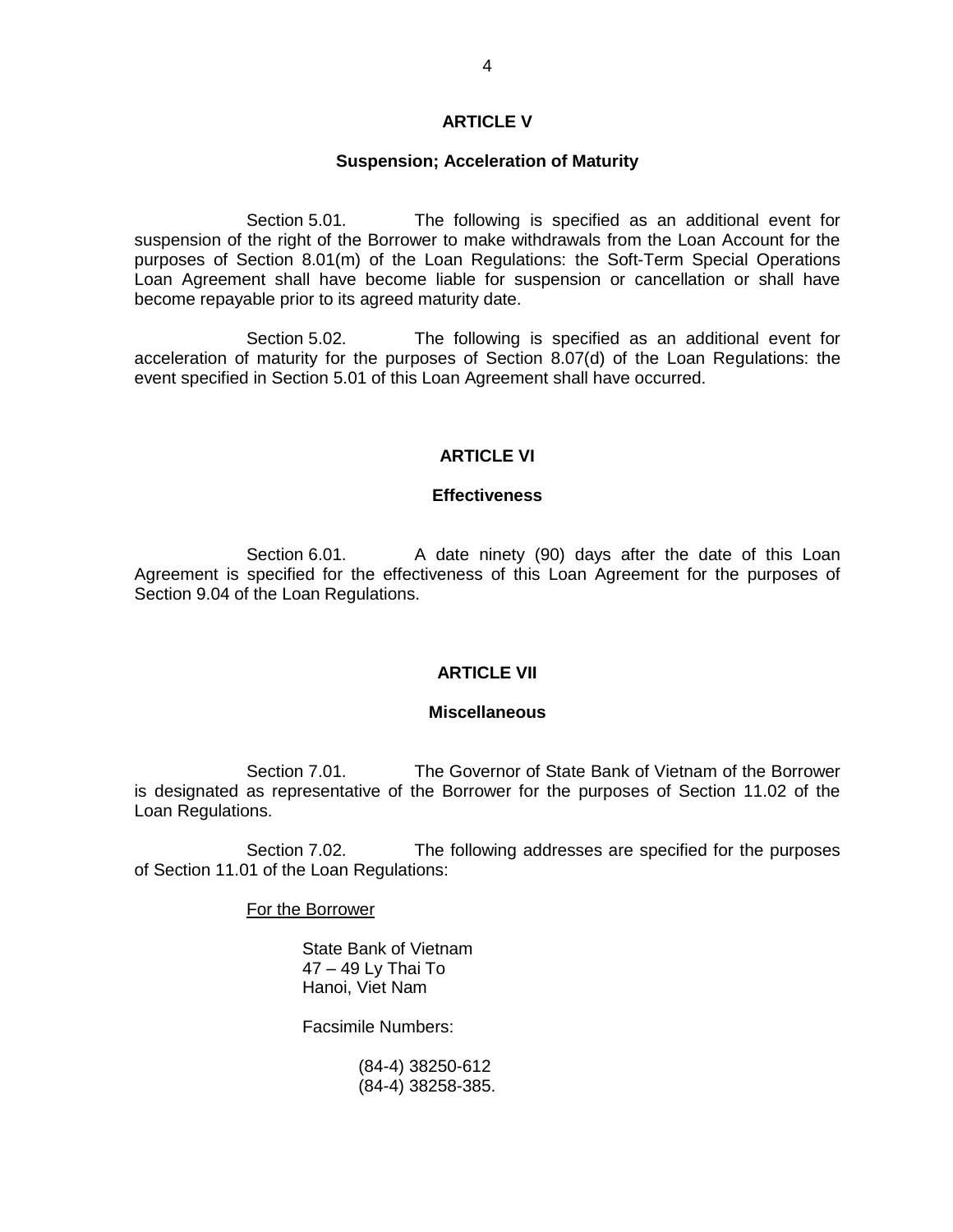#### For ADB

Asian Development Bank 6 ADB Avenue, Mandaluyong City 1550 Metro Manila, Philippines

Facsimile Numbers:

(632) 636-2444 (632) 636-2331.

IN WITNESS WHEREOF the parties hereto, acting through their representatives thereunto duly authorized, have caused this Loan Agreement to be signed in their respective names as of the day and year first above written and to be delivered at the principal office of ADB.

SOCIALIST REPUBLIC OF VIET NAM

**NGUYEN VAN GIAU** Governor State Bank of Vietnam

### ASIAN DEVELOPMENT BANK

Bv

**AYUMI KONISHI Country Director** Viet Nam Resident Mission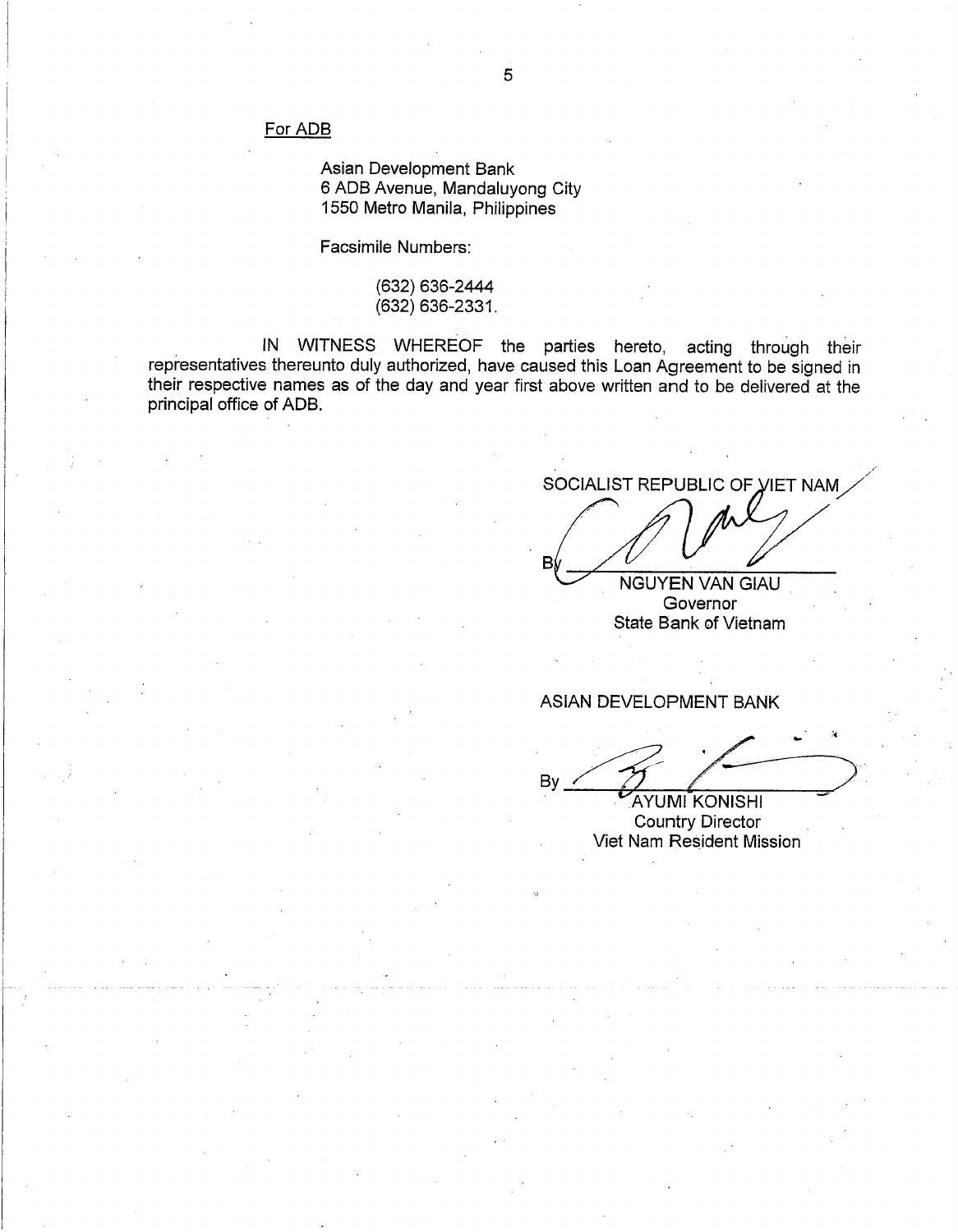# **SCHEDULE 1**

# **Amortization Schedule**

#### **(Sustainable Rural Infrastructure Development Project in Northern Mountain Provinces)**

| Date Payment Due | <b>Payment of Principal</b> |
|------------------|-----------------------------|
|                  | (expressed in Special       |
|                  | Drawing Rights)*            |
| 15-Apr-2019      | 357,479.00                  |
| 15-Oct-2019      | 357,479.00                  |
| 15-Apr-2020      | 357,479.00                  |
| 15-Oct-2020      | 357,479.00                  |
| 15-Apr-2021      | 357,479.00                  |
| 15-Oct-2021      | 357,479.00                  |
| 15-Apr-2022      | 357,479.00                  |
| 15-Oct-2022      | 357,479.00                  |
| 15-Apr-2023      | 357,479.00                  |
| 15-Oct-2023      | 357,479.00                  |
| 15-Apr-2024      | 357,479.00                  |
| 15-Oct-2024      | 357,479.00                  |
| 15-Apr-2025      | 357,479.00                  |
| 15-Oct-2025      | 357,479.00                  |
| 15-Apr-2026      | 357,479.00                  |
| 15-Oct-2026      | 357,479.00                  |
| 15-Apr-2027      | 357,479.00                  |
| 15-Oct-2027      | 357,479.00                  |
| 15-Apr-2028      | 357,479.00                  |
| 15-Oct-2028      | 357,479.00                  |
| 15-Apr-2029      | 357,479.00                  |
| 15-Oct-2029      | 357,479.00                  |
| 15-Apr-2030      | 357,479.00                  |
| 15-Oct-2030      | 357,479.00                  |
| 15-Apr-2031      | 357,479.00                  |
| 15-Oct-2031      | 357,479.00                  |
| 15-Apr-2032      | 357,479.00                  |
| 15-Oct-2032      | 357,479.00                  |
| 15-Apr-2033      | 357,479.00                  |
| 15-Oct-2033      | 357,479.00                  |
| 15-Apr-2034      | 357,479.00                  |
| 15-Oct-2034      | 357,479.00                  |
| 15-Apr-2035      | 357,479.00                  |
| 15-Oct-2035      | 357,479.00                  |
| 15-Apr-2036      | 357,479.00                  |
| 15-Oct-2036      | 357,479.00                  |
| 15-Apr-2037      | 357,479.00                  |
| 15-Oct-2037      | 357,479.00                  |
| 15-Apr-2038      | 357,479.00                  |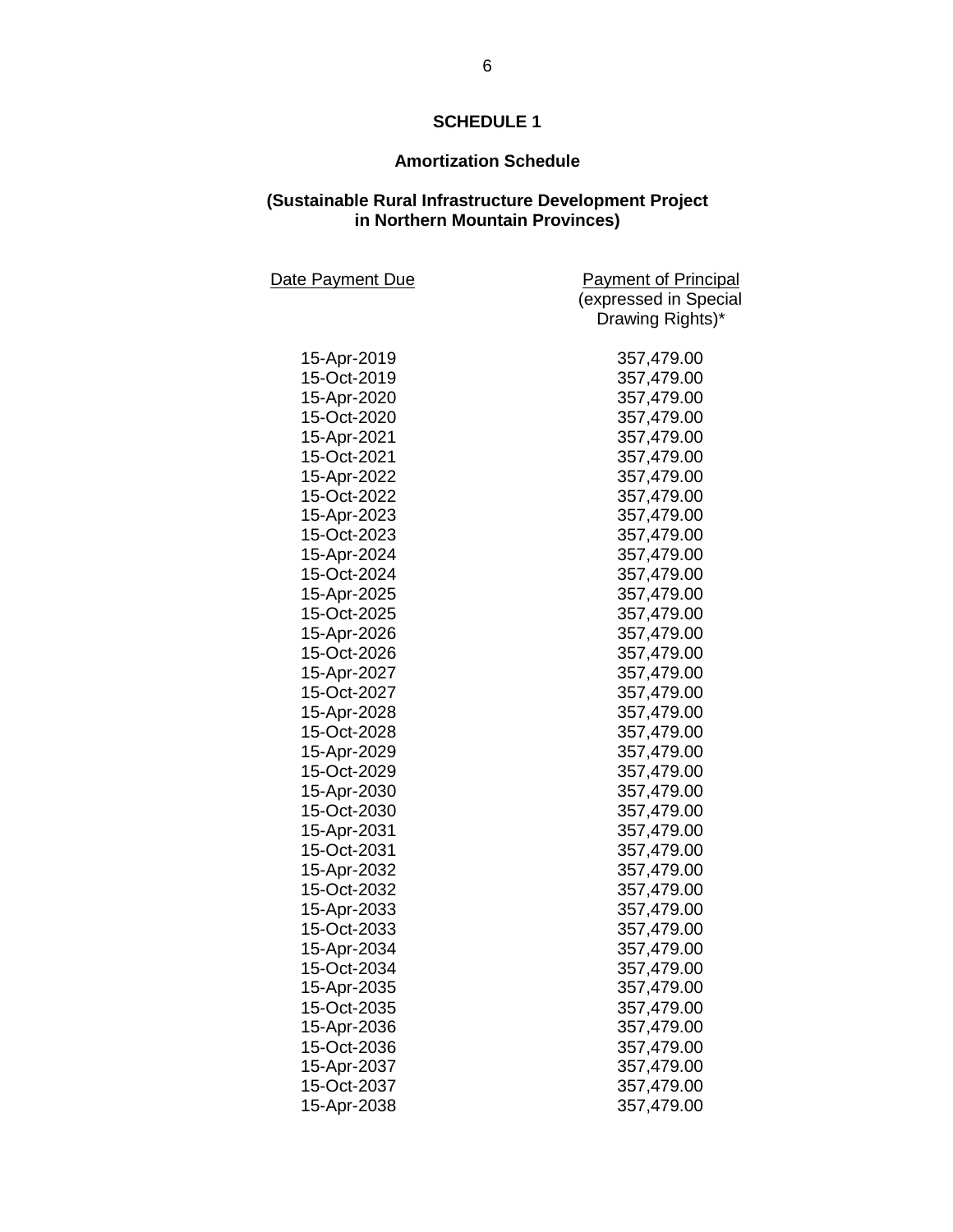# Schedule 1

| 15-Oct-2038 | 357,479.00    |
|-------------|---------------|
| 15-Apr-2039 | 357,479.00    |
| 15-Oct-2039 | 357,479.00    |
| 15-Apr-2040 | 357,479.00    |
| 15-Oct-2040 | 357,479.00    |
| 15-Apr-2041 | 357,479.00    |
| 15-Oct-2041 | 357,479.00    |
| 15-Apr-2042 | 357,479.00    |
| 15-Oct-2042 | 357,487.00    |
| Total       | 17,159,000.00 |
|             |               |

The arrangements for payment are subject to the provisions of Sections 3.04 and 4.03 of the Loan Regulations.

 $\ddot{\phantom{1}}$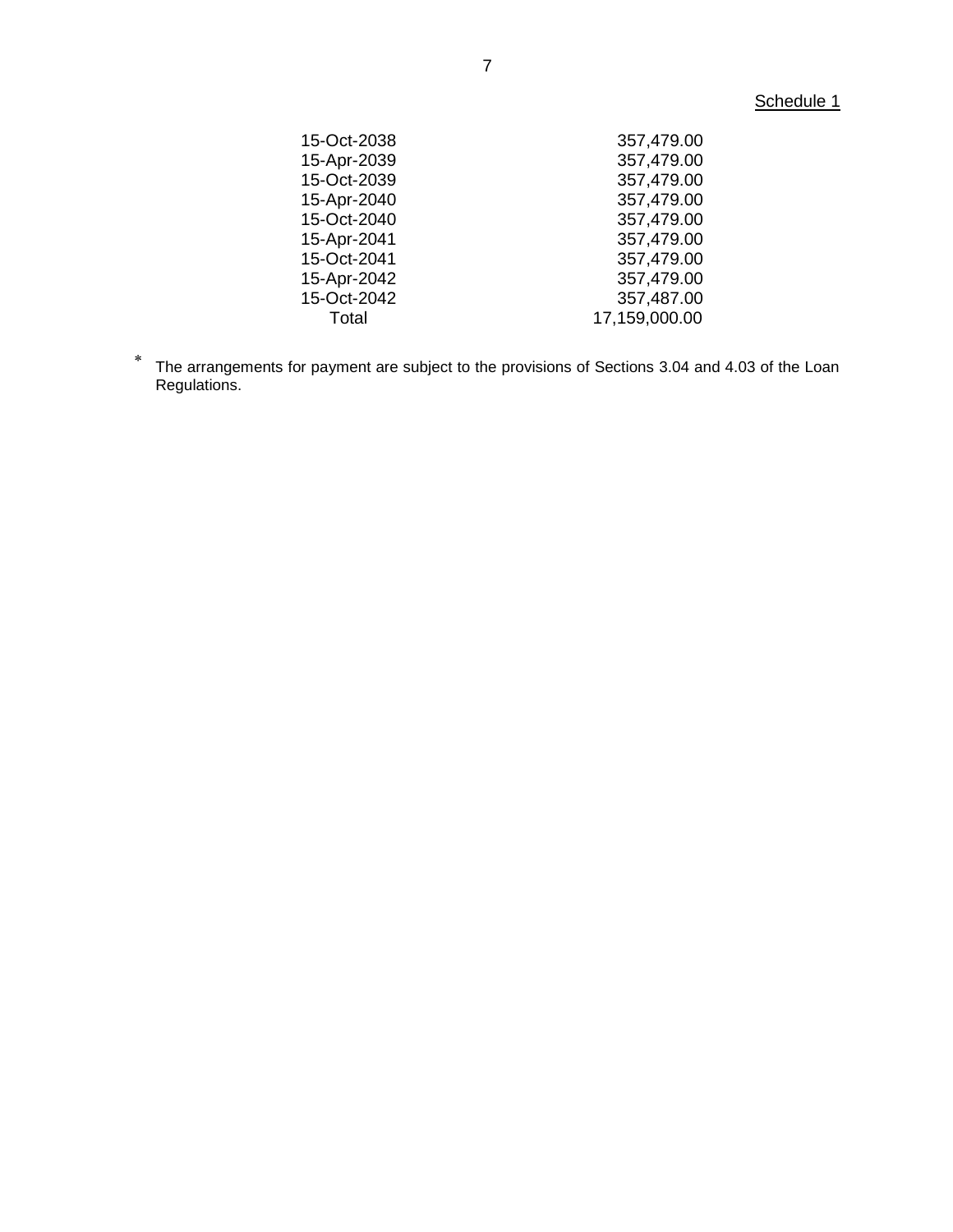### **SCHEDULE 2**

## **Allocation and Withdrawal of Loan Proceeds**

### General

1. The table attached to this Schedule sets forth the Categories of items of expenditure to be financed out of the proceeds of the Loan and the allocation of amounts of the Loan to each such Category ("Table"). (Reference to "Category" in this Schedule is to a Category or Categories of the Table.)

#### Percentages of ADB Financing

2. Except as ADB may otherwise agree, each item of expenditure shall be financed out of the proceeds of the Loan on the basis of the percentages set forth in the Table.

### Interest Charge

3. The amount allocated to Category 2 is for financing the interest charge on the Loan during the implementation period of the Project.

### **Reallocation**

4. Notwithstanding the allocation of Loan proceeds and the withdrawal percentages set forth in the Table,

(a) if the amount of the Loan allocated to any Category appears to be insufficient to finance all agreed expenditures in that Category, ADB may, by notice to the Borrower, (i) reallocate to such Category, to the extent required to meet the estimated shortfall, amounts of the Loan which have been allocated to another Category but, in the opinion of ADB, are not needed to meet other expenditures, and (ii) if such reallocation cannot fully meet the estimated shortfall, reduce the withdrawal percentage applicable to such expenditures in order that further withdrawals under such Category may continue until all expenditures thereunder shall have been made; and

(b) if the amount of the Loan allocated to any Category appears to exceed all agreed expenditures in that Category, ADB may, by notice to the Borrower, reallocate such excess amount to any other Category.

#### Disbursement Procedures

5. Except as ADB may otherwise agree, the Loan proceeds shall be disbursed in accordance with the Loan Disbursement Handbook.

#### Imprest Account and Statement of Expenditures

6. (a) Except as ADB may otherwise agree, the Borrower shall establish, and cause to be established, immediately after the Effective Date, (i) a first generation imprest account at a commercial bank acceptable to ADB, and (ii) a second generation imprest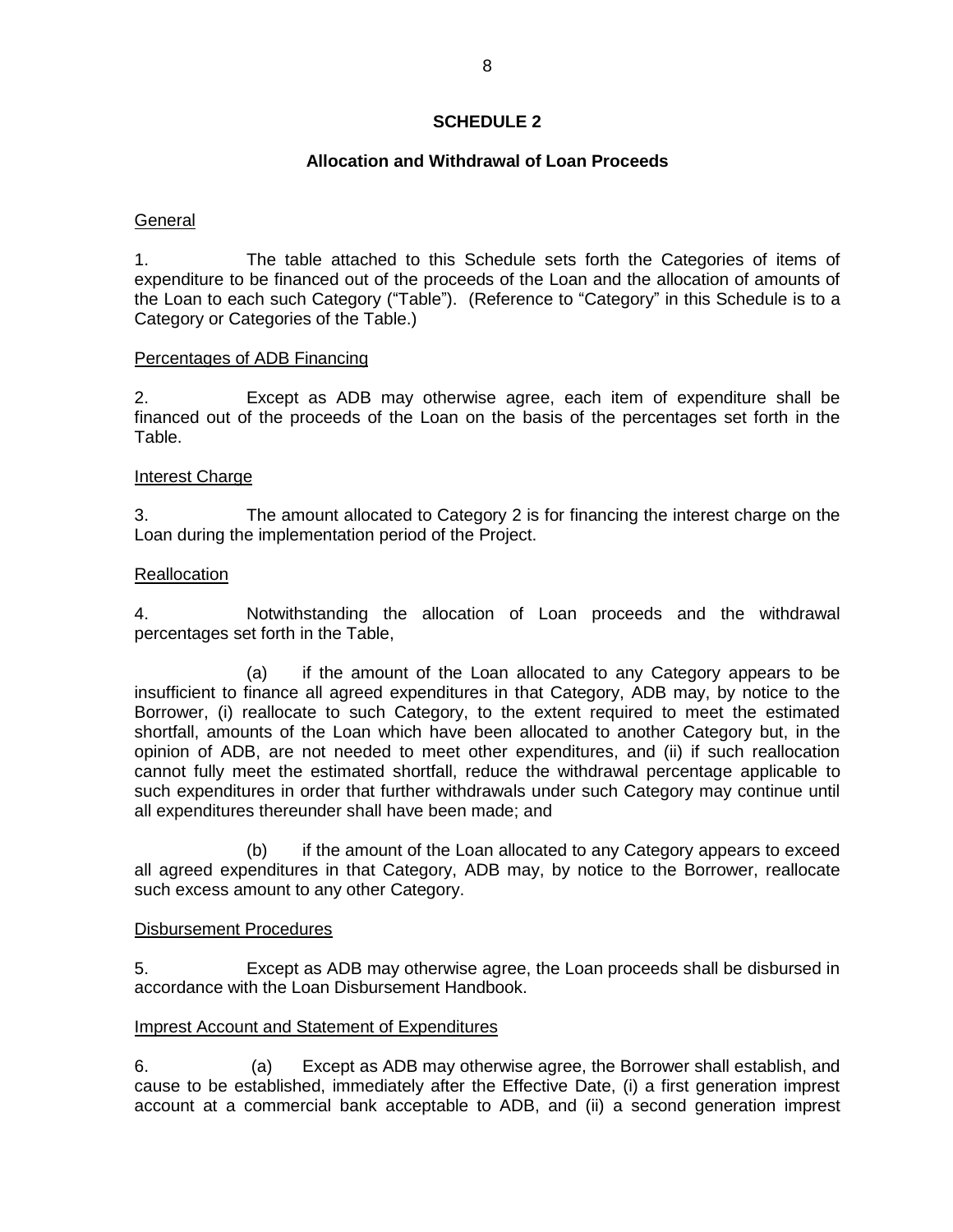account for each of 4 Hard-Term Project Provinces at a commercial bank acceptable to ADB (collectively, imprest accounts). The imprest accounts shall be established, managed, replenished and liquidated in accordance with the Loan Disbursement Handbook, and detailed arrangements agreed upon between the Borrower and ADB. The currency of the imprest accounts shall be the Dollar. The amount to be deposited into the first generation imprest account shall not exceed the lower of (i) the estimated expenditure to be funded through the first generation imprest account for the coming 6 months of Project implementation, or (ii) the equivalent of 10% of the Loan amount. The amount to be deposited into each second generation imprest account shall not exceed the lower of (i) the estimated expenditure to be funded through the second generation imprest account for the coming 6 months of Project implementation for the respective Project province, or (ii) the equivalent of \$650,000.

(b) The statement of expenditures procedure may be used for reimbursement of eligible expenditures and to liquidate advances provided into the imprest account, in accordance with the Loan Disbursement Handbook and detailed arrangements agreed upon between the Borrower and ADB. Any individual payment to be reimbursed or liquidated under the statement of expenditures procedure shall not exceed the equivalent of \$100,000.

#### Condition for Withdrawals from Loan Account

7. Notwithstanding any other provisions of this Loan Agreement, no withdrawals shall be made from the Loan Account for a particular Project province until, in such a province, a PPMU has been established within its DARD, with key staff appointed including safeguard officers who will be responsible for monitoring safeguard compliance during Subproject design and implementation.